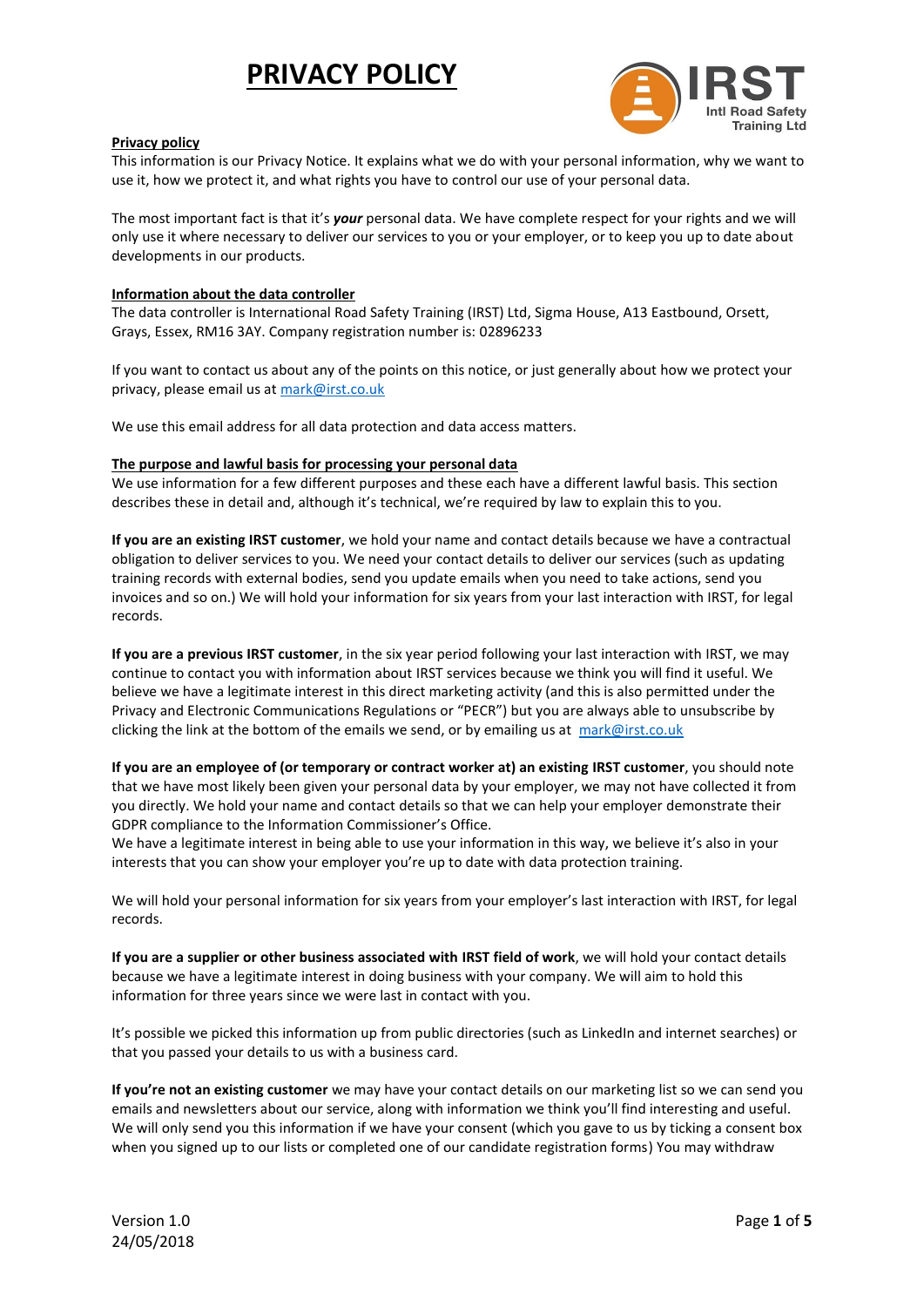

consent at any time - usually this is easiest by choosing the "unsubscribe" option at the bottom of information we send to you. You can also email us



at [mark@irst.co.uk](mailto:mark@irst.co.uk) any time. Please note that if you do this, we will delete your records on our marketing list.

If you remain on our marketing list, we will hold your information for two years from the time we last checked that you wanted to receive communication from us.

# **If you visit our website**

A cookie is an element of data that a website can send to your browser, which may then store it on your system. Cookies allow us to understand who has seen which pages and advertisements, to determine how frequently particular pages are visited and to determine the most popular areas of our Website. Non-personal information such as browser type, operating system and domain names, may also be collected during your use of the Website and this information may be used by us to measure the number of visitors to the Website. Unless you have indicated your objection when disclosing your details to us, our system will issue cookies to your computer when you log on to the Website.

## **What types of cookies do we use?**

We may use cookies and similar tools across our websites to improve its performance and enhance your user experience. The cookies we use fall into the following categories:

- (a) First party cookies: We set these cookies and they can only be read by us.
- (b) Persistent cookies: We may use persistent cookies which will be saved on your computer for a fixed period (usually 1 year or longer). They won't be deleted when the browser is closed. We use persistent cookies to recognise your device for more than one browsing session so that, for example, you don't have to re-enter your password each time you visit our Website.
- (c) Session cookies: We may use session cookies which are only stored temporarily during a browsing session and will be deleted from your device when the browser is closed.
- (d) Third party cookies: We may use a number of third-party suppliers who also set cookies on our website in order to deliver the services that they provide. These cookies are known as third-party cookies.

Our Website may use cookies to monitor website traffic and/or to make sure you don't see the same content repeatedly and/or to deliver content specific to your interests.

# **Disabling cookies**

The "GP site acceptance" and "Shopping Basket" cookies are not used on our website

It is possible on most browsers to request that your computer does not accept cookies or that you are notified if a website tries to put a cookie on your computer. The actions you should take will depend on the type of internet browser your computer uses. You may be able to follow the process set out below, depending on your browser:

- (a) go to the heading "Manage Cookies" and click the option you prefer, either stopping cookies being installed, or notifying you of them;
- (b) from the list provided, click the programme that your computer uses; if this is not shown on the list, click on the "help" heading on the bar at the top of this page, search for information on "cookies". An explanation of how to delete cookies will appear.

Alternatively, the following link provides instructions for various browser types: <http://www.aboutcookies.org/Default.aspx?page=2>(please note that this link will open a new window and will lead to an external website, for which we are not responsible).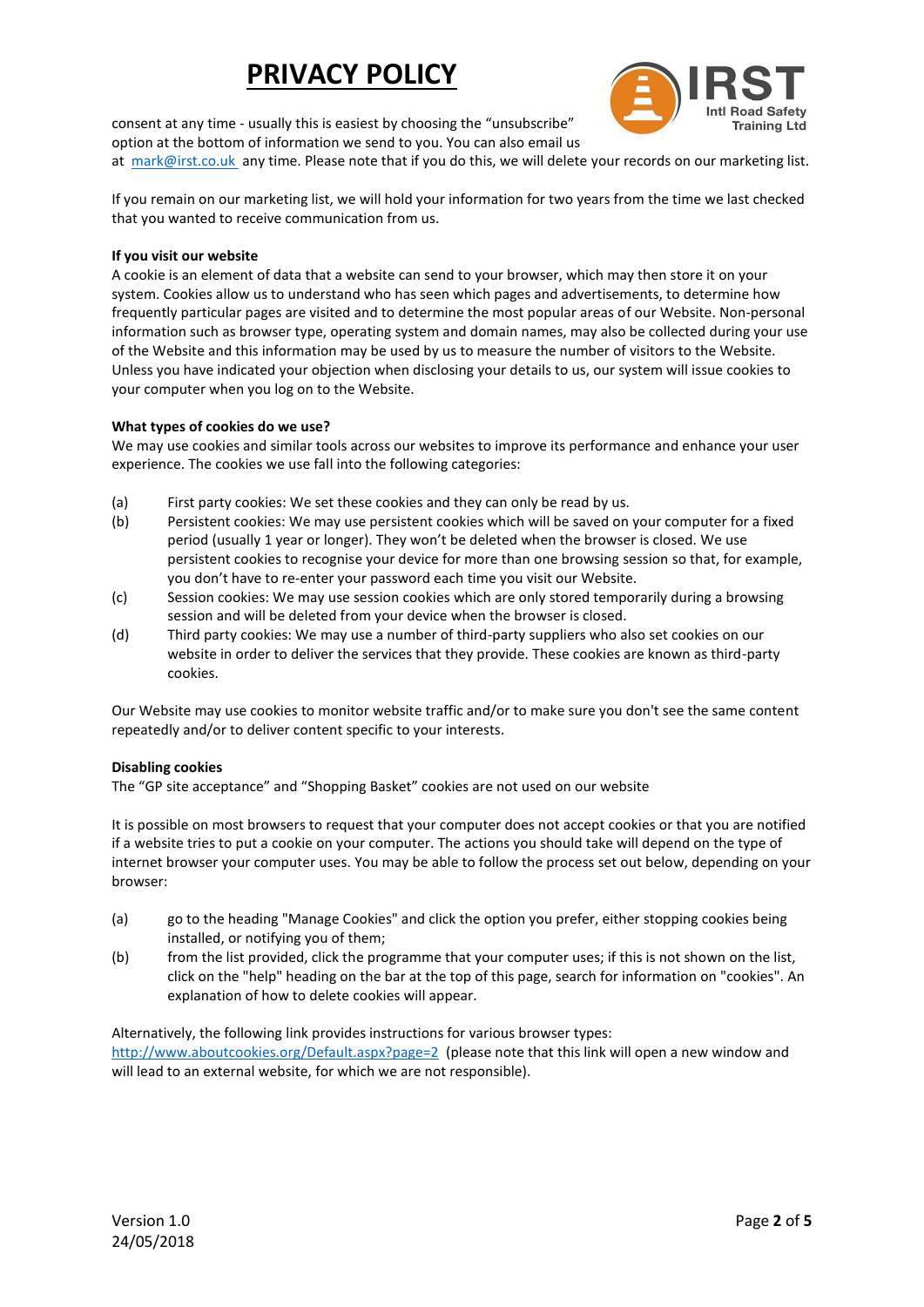#### **How to disable third-party cookies**

Users based in the European Union, can visit

<http://www.youronlinechoices.eu/> to opt out of third party cookies used on our Website (please note this link will open a new window and will lead to an external website, for which we are not responsible).

#### **Your consent to cookies**

By agreeing to this policy you consent to the use of cookies by us as described in this policy. If you wish to find out more about cookies, please click on this link www.aboutcookies.org (but please remember that we are not responsible for the consent or functionality of external websites).

### **IP address**

Your browser also generates other information, including which language the Website is displayed in, and your Internet Protocol address ("IP address"). An IP address is a set of numbers which is assigned to your computer during a browsing session whenever you log on to the Internet via your internet service provider or your network (if you access the Internet from, for example, a computer at work). Your IP address is automatically logged by our servers and used to collect traffic data about visitors to our Website. We also use your IP address to help diagnose problems with our server, and to administer our Website.

#### **Security**

We employ security measures to protect your information from access by unauthorised persons and against unlawful processing, accidental loss, destruction and damage. We will treat all of your information in strict confidence and we will endeavour to take all reasonable steps to keep your personal information secure once it has been transferred to our systems. However, the Internet is not a secure medium and we cannot guarantee the security of any data you disclose online. You accept the inherent security risks of providing information and dealing online over the Internet and will not hold us responsible for any breach of security unless this is due to our negligence or wilful default. We will retain your information in accordance with the retention periods in this policy or for as long as the law requires.

*We do not have the functionality to enter your credit/debit card and/or PayPal details for payment of goods or services on the Website, we will not store your credit/debit card and/or PayPal data. Please do not enter any payment details in the contact forms on the website.*

#### **Who we share your personal data with**

#### **Data processors**

We use a number of different service providers (acting as "data processors") who provide IT and system administration services to enable us to operate our business and the services we provide to our users and partners. Your personal data is transferred to (and stored by) these data processors, who generally fall under the following categories:

- Website analytics service providers
- Website and data hosting service providers
- Document storage service providers
- Email, contacts and calendar service providers
- CRM and newsletter distribution service providers
- Accounting software service providers

For security reasons (to reduce the risk of phishing attacks to our customers) we do not name all our service providers in this privacy notice. The types of personal data we hold about you (and that may be transferred to our data processors) are set out above. Please contact us at [mark@irst.co.uk](mailto:mark@irst.co.uk) if you want further information on specific data processors or the types of personal data they process for us.

## **Other circumstances in which we may share personal data with third parties**

We may also share your personal data with the following third parties in certain circumstances:

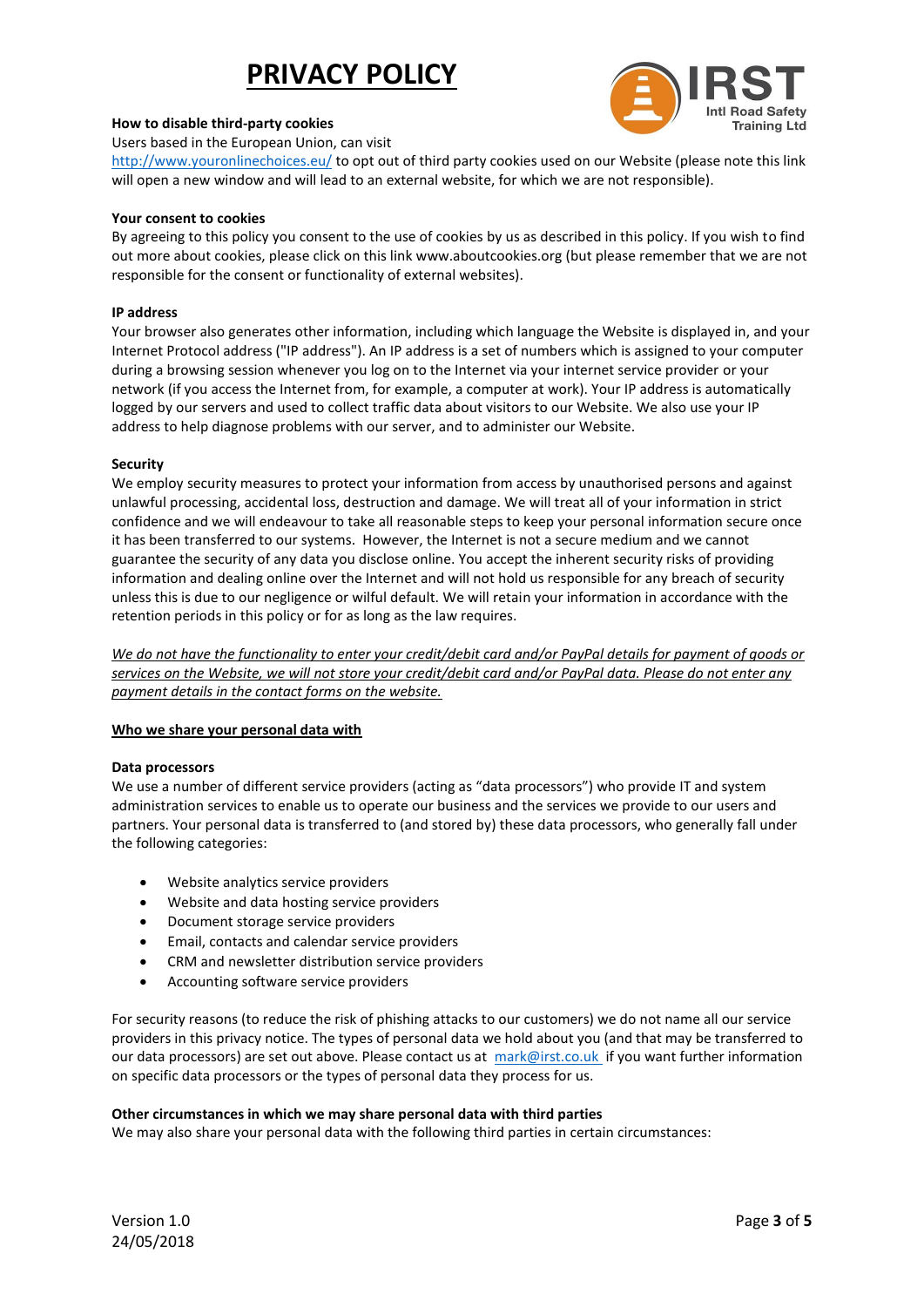

- We will share personal information with law enforcement or other authorities (such as tax authorities) if required by applicable law.
- We may share personal information with third parties to whom we may choose to sell, transfer, or merge parts of our organisation or our assets. Alternatively, we may seek to acquire other organisations or merge with them. If a change happens to our business, then the new owners may use your personal data in the same way as set out in this privacy notice.
- We may share personal information with professional advisors such as lawyers, accountants or auditors in order for them to provide legal, accounting or auditing services to us.

## *We will not sell or rent your information to third parties and we will never share your information with third parties for marketing purposes other than our own marketing activity.*

## **International transfers of personal data, and the measures in place to safeguard it**

We do not directly transfer any of your personal data outside the European Economic Area (EEA). However, some of our data processors may do so and this section explains the impact of these international transfers and how your information is protected.

Many of our data processors operate "cloud-based systems", which means the information is held in information data centres in different locations. All the cloud-based systems we use reserve the right to hold copies of your personal information outside the EEA to hold back-up copies, so they can guarantee recovery.

In each case we and/or our processors use one or more of the following means that are designed to help safeguard your privacy rights and give you remedies in the unlikely event of abuse:

- Certain processors may transfer your personal data to countries that have been deemed to provide an adequate level of protection for personal data by the European Commission. For further details, see European Commission: Adequacy of the protection of personal data in non-EU countries.
- Where personal data is transferred outside the EEA or countries the EC deems to have adequate privacy protection, we use specific contracts approved by the European Commission which give personal data the same protection it has in Europe. For further details, see European Commission: Model contracts for the transfer of personal data to third countries.
- Providers storing data in the US may be self-certified to the EU-US Privacy Shield which requires them to provide similar protection to personal data shared between the Europe and the US. For further details, see European Commission: EU-US Privacy Shield.

Please contact us at [mark@irst.co.uk i](mailto:mark@irst.co.uk)f you want further information on the specific mechanisms used by our data processors when transferring your personal data out of the EEA.

## **Your personal data rights**

The personal data we hold about you is *your* data, so you have certain rights over them. This section summarises your rights. You can exercise any or all these rights when you choose, and the easiest way is by dropping us an email to mark@irst.co.uk

Where we are processing your data based on your consent (e.g. for marketing purposes) you can withdraw that consent and we must immediately stop processing your data. Please note that up to that point, we're acting lawfully with your consent, *withdrawal of consent cannot be backdated*.

You have the right to request a copy of all personal data we hold relating to you and we must provide this within 30 days. You also have the right to require us to correct any records that are wrong.

You have the right to require us to erase personal data and we must comply unless we need it for one of the purposes described above (for example, this might include the fact that we need to demonstrate your employer has provided training for you.) We also retain the right to keep data that is needed to establish, exercise or defend a legal claim.